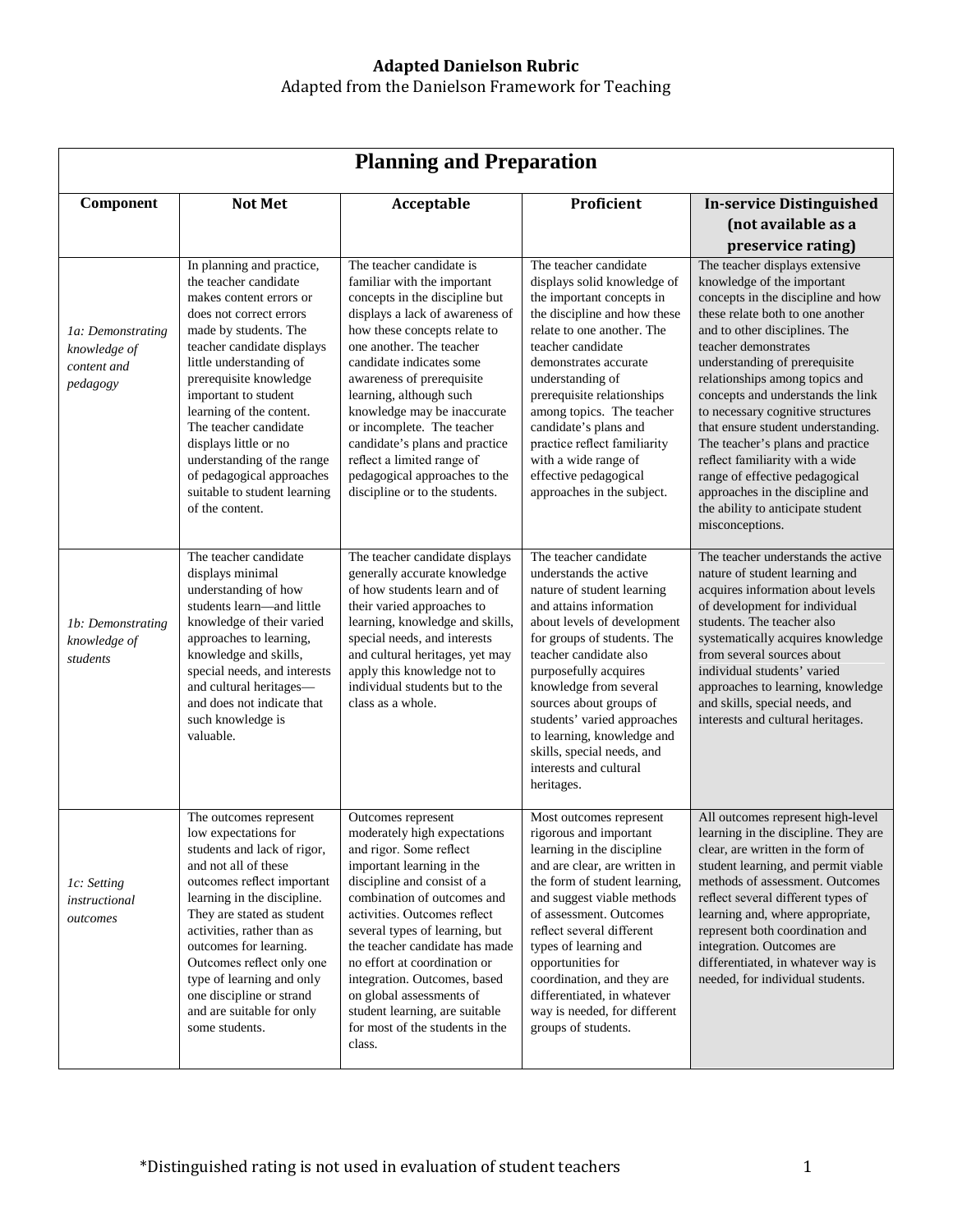| 1d: Effective use of<br>resources,<br>materials, and<br>technology | The teacher candidate is<br>unaware and makes poor<br>use of resources and<br>instructional technology to<br>assist student learning.                                                                                                                                                                                                         | The teacher candidate uses<br>resources and instructional<br>technology primarily as a<br>means of delivering instruction<br>with low student active<br>engagement.                                                                                                                                                                                                                                                                                  | The teacher candidate<br>effectively uses resources<br>and instructional technology<br>consistent with students as<br>knowledge constructors to<br>empower students and<br>create digital citizens.                                                                                                                                                                                                 | The teacher's knowledge of<br>resources for classroom use and<br>for extending one's professional<br>skill is extensive, including those<br>available through the school or<br>district, in the community, through<br>professional organizations and<br>universities, and on the Internet.                                                                                                                                                                                   |
|--------------------------------------------------------------------|-----------------------------------------------------------------------------------------------------------------------------------------------------------------------------------------------------------------------------------------------------------------------------------------------------------------------------------------------|------------------------------------------------------------------------------------------------------------------------------------------------------------------------------------------------------------------------------------------------------------------------------------------------------------------------------------------------------------------------------------------------------------------------------------------------------|-----------------------------------------------------------------------------------------------------------------------------------------------------------------------------------------------------------------------------------------------------------------------------------------------------------------------------------------------------------------------------------------------------|------------------------------------------------------------------------------------------------------------------------------------------------------------------------------------------------------------------------------------------------------------------------------------------------------------------------------------------------------------------------------------------------------------------------------------------------------------------------------|
| le Designing<br>coherent<br>instruction                            | Learning activities are<br>poorly aligned with the<br>instructional outcomes, do<br>not follow an organized<br>progression, are not<br>designed to engage<br>students in active<br>intellectual activity, and<br>have unrealistic time<br>allocations. Instructional<br>groups are not suitable to<br>the activities and offer no<br>variety. | Some of the learning activities<br>and materials are aligned with<br>the instructional outcomes and<br>represent moderate cognitive<br>challenge, but with no<br>differentiation for different<br>students. Instructional groups<br>partially support the activities,<br>with some variety. The lesson<br>or unit has a recognizable<br>structure; but the progression<br>of activities is uneven, with<br>only some reasonable time<br>allocations. | Most of the learning<br>activities are aligned with<br>the instructional outcomes<br>and follow an organized<br>progression suitable to<br>groups of students. The<br>learning activities have<br>reasonable time allocations;<br>they represent significant<br>cognitive challenge, with<br>some differentiation for<br>different groups of students<br>and varied use of<br>instructional groups. | The sequence of learning activities<br>follows a coherent sequence, is<br>aligned to instructional goals, and<br>is designed to engage students in<br>high-level cognitive activity.<br>These are appropriately<br>differentiated for individual<br>learners. Instructional groups are<br>varied appropriately, with some<br>opportunity for student choice.                                                                                                                 |
| 1f: Designing<br>student assessment                                | Assessment procedures are<br>not congruent with<br>instructional outcomes and<br>lack criteria by which<br>student performance will<br>be assessed. The teacher<br>candidate has no plan to<br>incorporate formative<br>assessment in the lesson or<br>unit.                                                                                  | Assessment procedures are<br>partially congruent with<br>instructional outcomes.<br>Assessment criteria and<br>standards have been<br>developed, but they are not<br>clear. The teacher candidate's<br>approach to using formative<br>assessment is rudimentary,<br>including only some of the<br>instructional outcomes.                                                                                                                            | All the instructional<br>outcomes may be assessed<br>by the proposed assessment<br>plan; assessment<br>methodologies may have<br>been adapted for groups of<br>students. Assessment<br>criteria and standards are<br>clear. The teacher candidate<br>has a well-developed<br>strategy for using formative<br>assessment and has<br>designed particular<br>approaches to be used.                    | All the instructional outcomes may<br>be assessed by the proposed<br>assessment plan, with clear criteria<br>for assessing student work. The<br>plan contains evidence of student<br>contribution to its development.<br>Assessment methodologies have<br>been adapted for individual<br>students as the need has arisen.<br>The approach to using formative<br>assessment is well designed and<br>includes student as well as teacher<br>use of the assessment information. |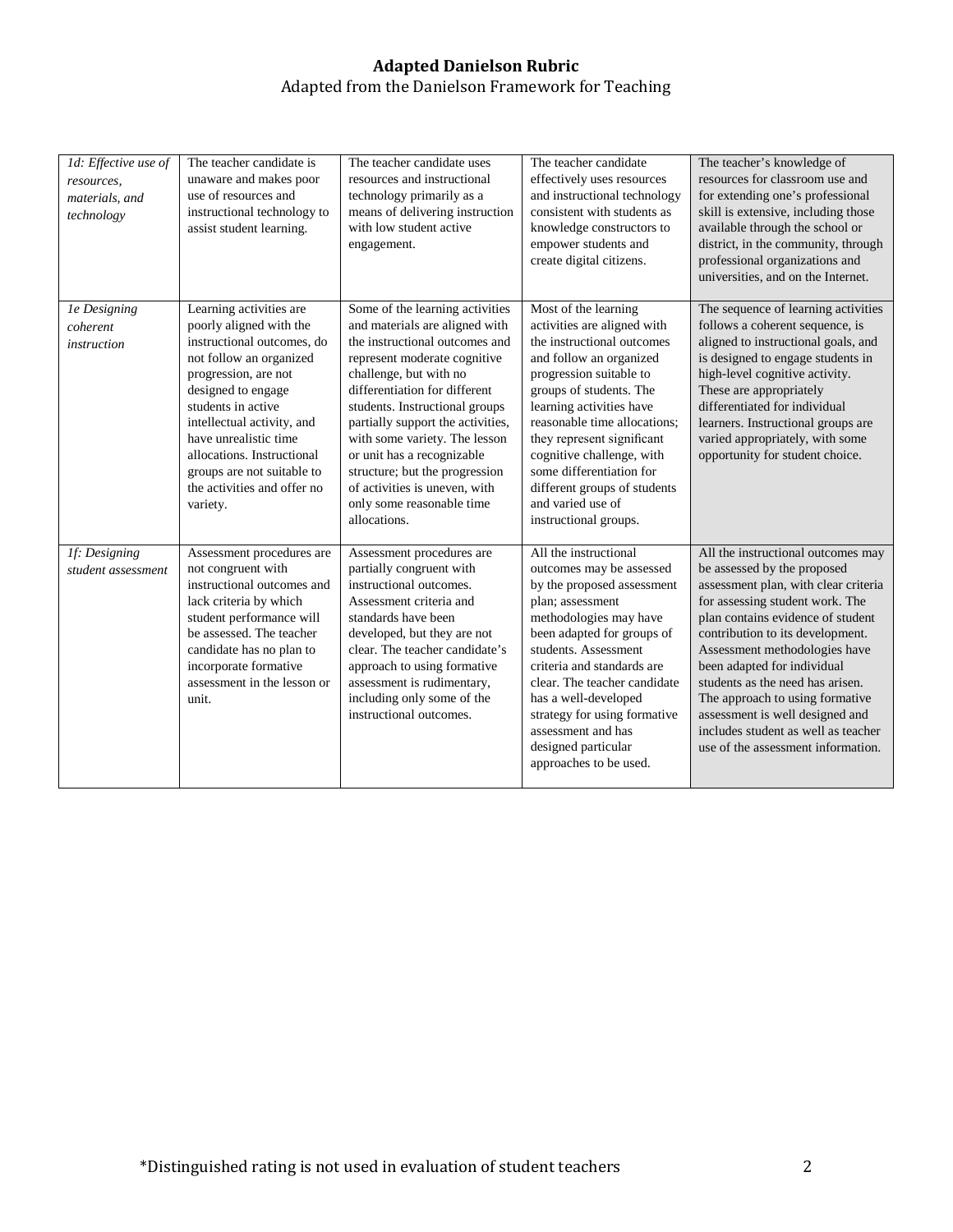| <b>The Classroom Environment</b>                            |                                                                                                                                                                                                                                                                                                                                                                                                                                                  |                                                                                                                                                                                                                                                                                                                                                                                                                                                                                                                                                                                                                                                       |                                                                                                                                                                                                                                                                                                                                                                                                                                                                                                                                                                                                                           |                                                                                                                                                                                                                                                                                                                                                                                                                                                    |  |
|-------------------------------------------------------------|--------------------------------------------------------------------------------------------------------------------------------------------------------------------------------------------------------------------------------------------------------------------------------------------------------------------------------------------------------------------------------------------------------------------------------------------------|-------------------------------------------------------------------------------------------------------------------------------------------------------------------------------------------------------------------------------------------------------------------------------------------------------------------------------------------------------------------------------------------------------------------------------------------------------------------------------------------------------------------------------------------------------------------------------------------------------------------------------------------------------|---------------------------------------------------------------------------------------------------------------------------------------------------------------------------------------------------------------------------------------------------------------------------------------------------------------------------------------------------------------------------------------------------------------------------------------------------------------------------------------------------------------------------------------------------------------------------------------------------------------------------|----------------------------------------------------------------------------------------------------------------------------------------------------------------------------------------------------------------------------------------------------------------------------------------------------------------------------------------------------------------------------------------------------------------------------------------------------|--|
| Component                                                   | <b>Not Met</b>                                                                                                                                                                                                                                                                                                                                                                                                                                   | Acceptable                                                                                                                                                                                                                                                                                                                                                                                                                                                                                                                                                                                                                                            | Proficient                                                                                                                                                                                                                                                                                                                                                                                                                                                                                                                                                                                                                | <b>In-service Distinguished</b><br>(not available as a<br>preservice rating)                                                                                                                                                                                                                                                                                                                                                                       |  |
| 2a: Creating an<br>environment of<br>respect and<br>rapport | Patterns of classroom<br>interactions, both<br>between teacher<br>candidate and students<br>and among students, are<br>mostly negative,<br>inappropriate, or<br>insensitive to students'<br>ages, cultural<br>backgrounds, and<br>developmental levels.<br>Student interactions are<br>characterized by sarcasm,<br>put-downs, or conflict.<br>The teacher candidate<br>does not deal with<br>disrespectful behavior.                            | Patterns of classroom<br>interactions, both between<br>teacher candidate and students<br>and among students, are<br>generally appropriate but may<br>reflect occasional<br>inconsistencies, favoritism,<br>and disregard for students'<br>ages, cultures, and<br>developmental levels. Students<br>rarely demonstrate disrespect<br>for one another. The teacher<br>candidate attempts to respond<br>to disrespectful behavior, with<br>uneven results. The net result<br>of the interactions is neutral,<br>conveying neither warmth nor<br>conflict.                                                                                                | Teacher-student interactions<br>are friendly and demonstrate<br>general caring and respect.<br>Such interactions are<br>appropriate to the ages,<br>cultures, and developmental<br>levels of the students.<br>Interactions among students<br>are generally polite and<br>respectful, and students<br>exhibit respect for the teacher<br>candidate. The teacher<br>candidate responds<br>successfully to disrespectful<br>behavior among students.<br>The net result of the<br>interactions is polite,<br>respectful, and businesslike,<br>though students may be<br>somewhat cautious about<br>taking intellectual risks. | Classroom interactions between<br>teacher and students and among<br>students are highly respectful,<br>reflecting genuine warmth, caring,<br>and sensitivity to students as<br>individuals. Students exhibit<br>respect for the teacher and<br>contribute to high levels of civility<br>among all members of the class.<br>The net result is an environment<br>where all students feel valued and<br>are comfortable taking intellectual<br>risks. |  |
| 2b: Establishing a<br>Culture for<br>Learning               | The classroom culture is<br>characterized by a lack of<br>teacher candidate or<br>student commitment to<br>learning, and/or little or<br>no investment of student<br>energy in the task at<br>hand. Hard work and the<br>precise use of language<br>are not expected or<br>valued. Medium to low<br>expectations for student<br>achievement are the<br>norm, with high<br>expectations for learning<br>reserved for only one or<br>two students. | The classroom culture is<br>characterized by little<br>commitment to learning by the<br>teacher candidate or students.<br>The teacher candidate appears<br>to be only "going through the<br>motions," and students<br>indicate that they are<br>interested in the completion of<br>a task rather than the quality of<br>the work. The teacher<br>candidate conveys that student<br>success is the result of natural<br>ability rather than hard work,<br>and refers only in passing to<br>the precise use of language.<br>High expectations for learning<br>are reserved for those students<br>thought to have a natural<br>aptitude for the subject. | The classroom culture is a<br>place where learning is<br>valued by all; high<br>expectations for both<br>learning and hard work are<br>the norm for most students.<br>Students understand their<br>role as learners and<br>consistently expend effort to<br>learn. Classroom interactions<br>support learning, hard work,<br>and the precise use of<br>language.                                                                                                                                                                                                                                                          | The classroom culture is a<br>cognitively busy place,<br>characterized by a shared belief in<br>the importance of learning. The<br>teacher conveys high expectations<br>for learning for all students and<br>insists on hard work; students<br>assume responsibility for high<br>quality by initiating<br>improvements, making revisions,<br>adding detail, and/or assisting<br>peers in their precise use of<br>language.                         |  |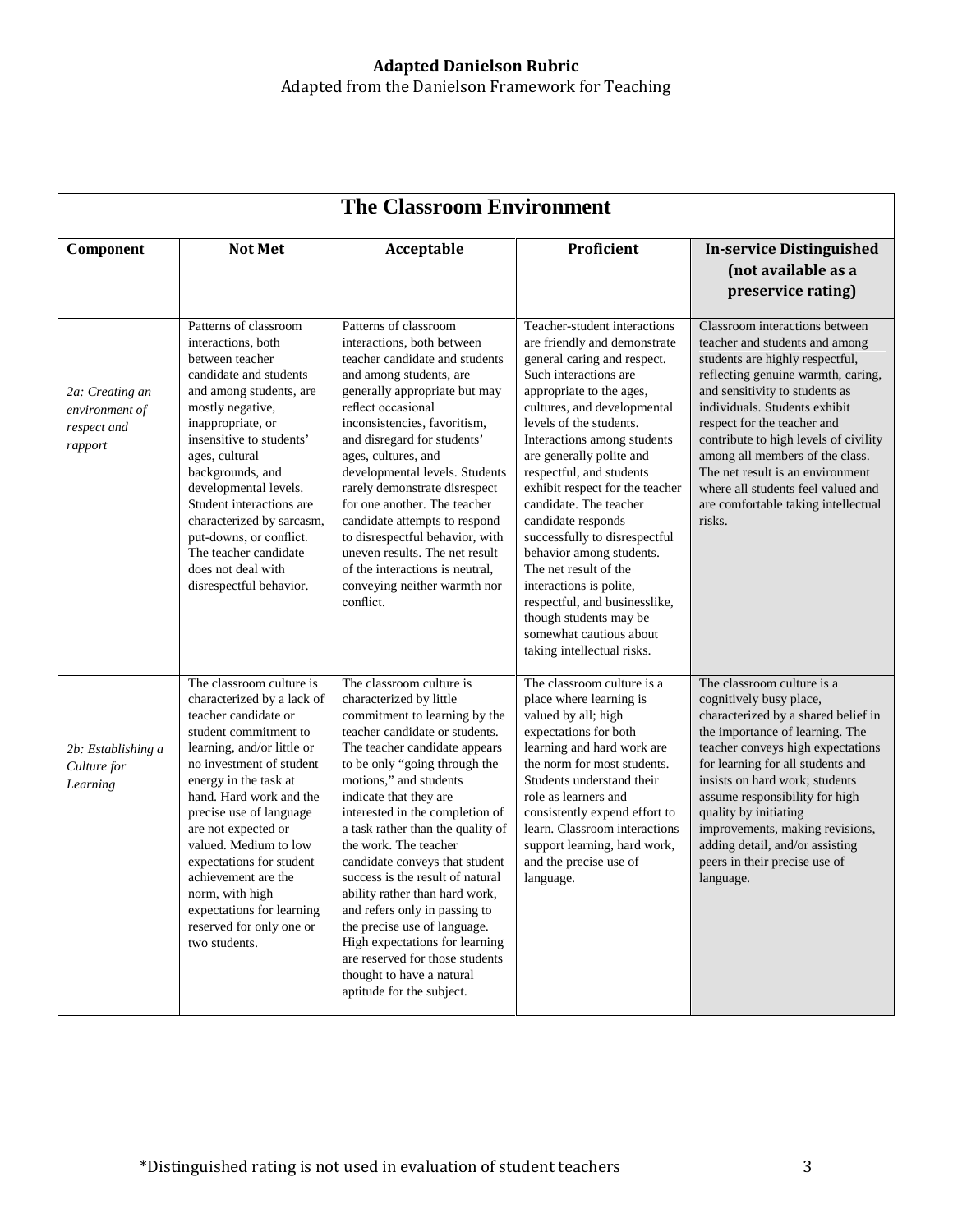| 2c: Managing<br>classroom<br>procedures | Much instructional time<br>is lost due to inefficient<br>classroom routines and<br>procedures. There is little<br>or no evidence of the<br>teacher candidate's<br>managing instructional<br>groups and transitions<br>and/or handling of<br>materials and supplies<br>effectively. There is little<br>evidence that students<br>know or follow<br>established routines. | Some instructional time is lost<br>due to partially effective<br>classroom routines and<br>procedures. The teacher<br>candidate's management of<br>instructional groups and<br>transitions, or handling of<br>materials and supplies, or<br>both, are inconsistent, leading<br>to some disruption of learning.<br>With regular guidance and<br>prompting, students follow<br>established routines. | There is little loss of<br>instructional time due to<br>effective classroom routines<br>and procedures. The teacher<br>candidate's management of<br>instructional groups and<br>transitions, or handling of<br>materials and supplies, or<br>both, are consistently<br>successful. With minimal<br>guidance and prompting,<br>students follow established<br>classroom routines. | Instructional time is maximized<br>due to efficient and seamless<br>classroom routines and<br>procedures. Students take initiative<br>in the management of instructional<br>groups and transitions, and/or the<br>handling of materials and supplies.<br>Routines are well understood and<br>may be initiated by students.                                                                                                              |
|-----------------------------------------|-------------------------------------------------------------------------------------------------------------------------------------------------------------------------------------------------------------------------------------------------------------------------------------------------------------------------------------------------------------------------|----------------------------------------------------------------------------------------------------------------------------------------------------------------------------------------------------------------------------------------------------------------------------------------------------------------------------------------------------------------------------------------------------|----------------------------------------------------------------------------------------------------------------------------------------------------------------------------------------------------------------------------------------------------------------------------------------------------------------------------------------------------------------------------------|-----------------------------------------------------------------------------------------------------------------------------------------------------------------------------------------------------------------------------------------------------------------------------------------------------------------------------------------------------------------------------------------------------------------------------------------|
| 2d: Managing<br>student behavior        | There appear to be no<br>established standards of<br>conduct, or students<br>challenge them. There is<br>little or no teacher<br>candidate monitoring of<br>student behavior, and<br>response to students'<br>misbehavior is repressive<br>or disrespectful of<br>student dignity.                                                                                      | Standards of conduct appear to<br>have been established, but<br>their implementation is<br>inconsistent. The teacher<br>candidate tries, with uneven<br>results, to monitor student<br>behavior and respond to<br>student misbehavior.                                                                                                                                                             | Student behavior is generally<br>appropriate. The teacher<br>candidate monitors student<br>behavior against established<br>standards of conduct.<br>Teacher response to student<br>misbehavior is consistent.<br>proportionate, and respectful<br>to students and is effective.                                                                                                  | Student behavior is entirely<br>appropriate. Students take an<br>active role in monitoring their own<br>behavior and/or that of other<br>students against standards of<br>conduct. Teacher monitoring of<br>student behavior is subtle and<br>preventive. The teacher's response<br>to student misbehavior is sensitive<br>to individual student needs and<br>respects students' dignity.                                               |
| 2e: Organizing<br>physical space        | The classroom<br>environment is unsafe, or<br>learning is not accessible<br>to many. There is poor<br>alignment between the<br>arrangement of furniture<br>and resources, including<br>computer technology,<br>and the lesson activities.                                                                                                                               | The classroom is safe, and<br>essential learning is accessible<br>to most students. The teacher<br>candidate makes modest use of<br>physical resources, including<br>technology. The teacher<br>candidate attempts to adjust<br>the classroom furniture for a<br>lesson or, if necessary, to<br>adjust the lesson to the<br>furniture, but with limited<br>effectiveness.                          | The classroom is safe, and<br>students have equal access to<br>learning activities; the<br>teacher candidate ensures<br>that the furniture<br>arrangement is appropriate to<br>the learning activities and<br>uses physical resources,<br>including technology,<br>effectively.                                                                                                  | The classroom environment is<br>safe, and learning is accessible to<br>all students, including those with<br>special needs. The teacher makes<br>effective use of physical resources,<br>including computer technology.<br>The teacher ensures that the<br>physical arrangement is<br>appropriate to the learning<br>activities. Students contribute to<br>the use or adaptation of the<br>physical environment to advance<br>learning. |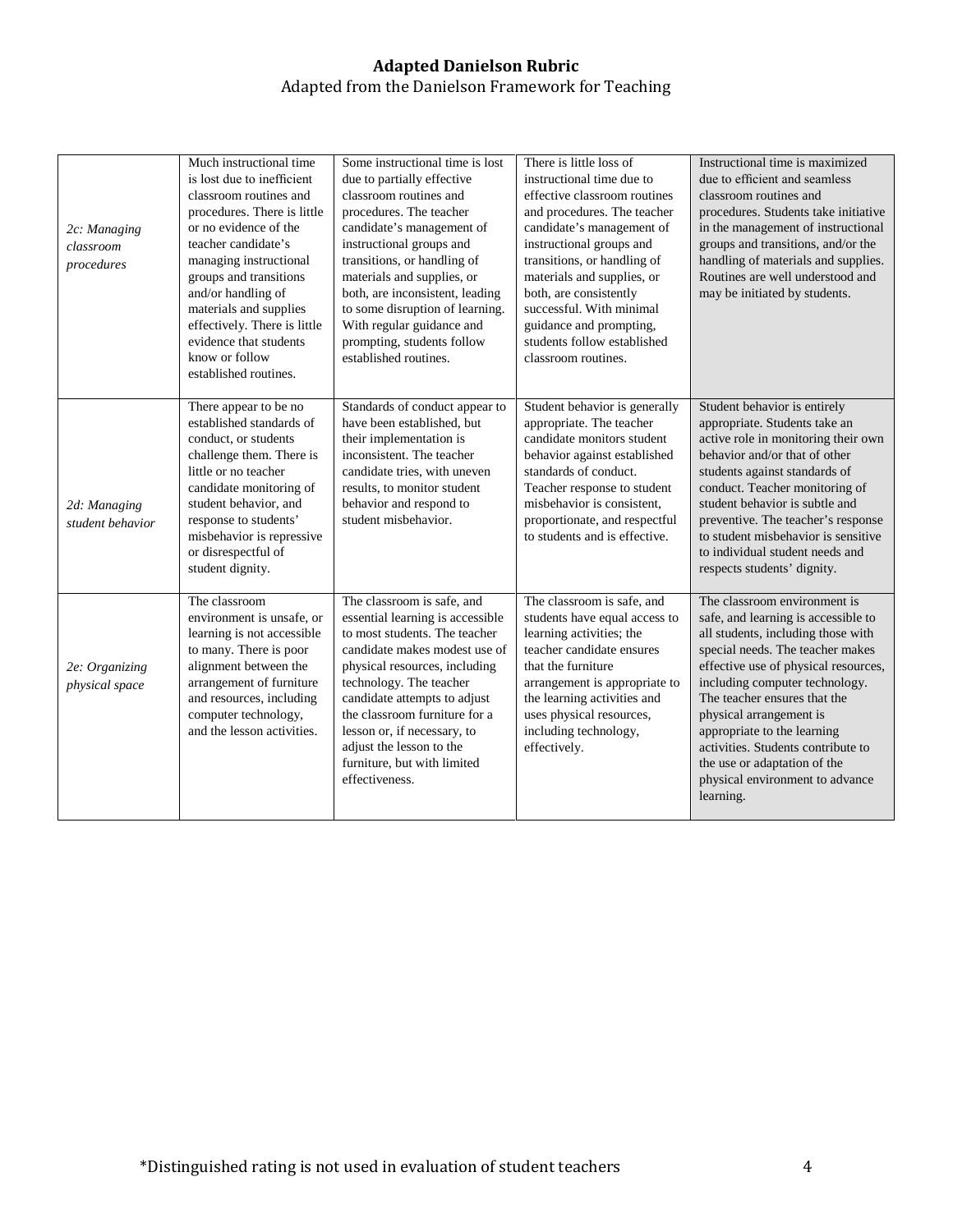| <b>Instruction</b>                                       |                                                                                                                                                                                                                                                                                                                                                                                                                                              |                                                                                                                                                                                                                                                                                                                                                                                                                                                                                                                                                                                                                                                                                            |                                                                                                                                                                                                                                                                                                                                                                                                                                                                                                                                                                                                                                                   |                                                                                                                                                                                                                                                                                                                                                                                                                                                                                                                                                                                                                                |
|----------------------------------------------------------|----------------------------------------------------------------------------------------------------------------------------------------------------------------------------------------------------------------------------------------------------------------------------------------------------------------------------------------------------------------------------------------------------------------------------------------------|--------------------------------------------------------------------------------------------------------------------------------------------------------------------------------------------------------------------------------------------------------------------------------------------------------------------------------------------------------------------------------------------------------------------------------------------------------------------------------------------------------------------------------------------------------------------------------------------------------------------------------------------------------------------------------------------|---------------------------------------------------------------------------------------------------------------------------------------------------------------------------------------------------------------------------------------------------------------------------------------------------------------------------------------------------------------------------------------------------------------------------------------------------------------------------------------------------------------------------------------------------------------------------------------------------------------------------------------------------|--------------------------------------------------------------------------------------------------------------------------------------------------------------------------------------------------------------------------------------------------------------------------------------------------------------------------------------------------------------------------------------------------------------------------------------------------------------------------------------------------------------------------------------------------------------------------------------------------------------------------------|
| Component                                                | <b>Not Met</b>                                                                                                                                                                                                                                                                                                                                                                                                                               | Acceptable                                                                                                                                                                                                                                                                                                                                                                                                                                                                                                                                                                                                                                                                                 | Proficient                                                                                                                                                                                                                                                                                                                                                                                                                                                                                                                                                                                                                                        | <b>In-service Distinguished</b><br>(not available as a<br>preservice rating)                                                                                                                                                                                                                                                                                                                                                                                                                                                                                                                                                   |
| 3a:Communication                                         | The instructional purpose<br>of the lesson is unclear to<br>students, and the<br>directions and procedures<br>are confusing. The teacher<br>candidate's explanation of<br>the content contains major<br>errors. The teacher<br>candidate's spoken or<br>written language contains<br>errors of grammar or<br>syntax. The teacher<br>candidate's vocabulary is<br>inappropriate, vague, or<br>used incorrectly, leaving<br>students confused. | The teacher candidate's<br>attempt to explain the<br>instructional purpose has<br>partial success, and/or<br>directions and procedures<br>must be clarified after<br>initial student confusion.<br>The teacher candidate's<br>explanation of the content<br>may contain minor errors;<br>some portions are clear;<br>other portions are difficult<br>to follow. The teacher<br>candidate's explanation<br>consists of a monologue,<br>with no invitation to the<br>students for intellectual<br>engagement. Teacher<br>candidate's spoken<br>language is correct;<br>however, his or her<br>vocabulary is limited, or<br>not fully appropriate to the<br>students' ages or<br>backgrounds. | The teacher candidate<br>clearly communicates<br>instructional purpose of<br>the lesson, including<br>where it is situated within<br>broader learning, and<br>explains procedures and<br>directions clearly. Teacher<br>candidate's explanation of<br>content is well scaffolded,<br>clear and accurate, and<br>connects with students'<br>knowledge and experience.<br>During the explanation of<br>content, the teacher<br>candidate invites student<br>intellectual engagement.<br>Teacher candidate's<br>spoken and written<br>language is clear and<br>correct and uses<br>vocabulary appropriate to<br>the students' ages and<br>interests. | The teacher links the<br>instructional purpose of the<br>lesson to student interests; the<br>directions and procedures are<br>clear and anticipate possible<br>student misunderstanding. The<br>teacher's explanation of content<br>is thorough and clear, developing<br>conceptual understanding<br>through artful scaffolding and<br>connecting with students'<br>interests. Students contribute to<br>extending the content and help<br>explain concepts to their<br>classmates. The teacher's<br>spoken and written language is<br>expressive, and the teacher finds<br>opportunities to extend students'<br>vocabularies. |
| 3b: Using<br>questioning and<br>discussion<br>techniques | Teacher candidate's<br>questions are of low<br>cognitive challenge,<br>require single correct<br>responses, and are asked<br>in rapid succession.<br>Interaction between<br>teacher candidate and<br>students is<br>predominantly recitation<br>style, with the teacher<br>candidate mediating all<br>questions and answers. A<br>few students dominate<br>the discussion                                                                    | Teacher candidate's<br>questions lead students<br>through a single path of<br>inquiry, with answers<br>seemingly determined in<br>advance. Alternatively,<br>the teacher candidate<br>attempts to frame some<br>questions designed to<br>promote student thinking<br>and understanding, but<br>only a few students are<br>involved. Teacher<br>candidate attempts to<br>engage all students in the<br>discussion and to<br>encourage them to<br>respond to one another,<br>but with uneven results.                                                                                                                                                                                        | Although the teacher<br>candidate may use some<br>low-level questions, he or<br>she asks the students<br>questions designed to<br>promote thinking and<br>understanding. Teacher<br>candidate creates a<br>genuine discussion<br>among students,<br>providing adequate time<br>for students to respond<br>and stepping aside when<br>appropriate. Teacher<br>candidate successfully<br>engages most students in<br>the discussion, employing<br>a range of strategies to<br>ensure that most students<br>are heard.                                                                                                                               | Teacher uses a variety or<br>series of questions or<br>prompts to challenge<br>students cognitively,<br>advance high-level thinking<br>and discourse, and promote<br>metacognition. Students<br>formulate many questions,<br>initiate topics, and make<br>unsolicited contributions.<br>Students themselves ensure<br>that all voices are heard in<br>the discussion.                                                                                                                                                                                                                                                          |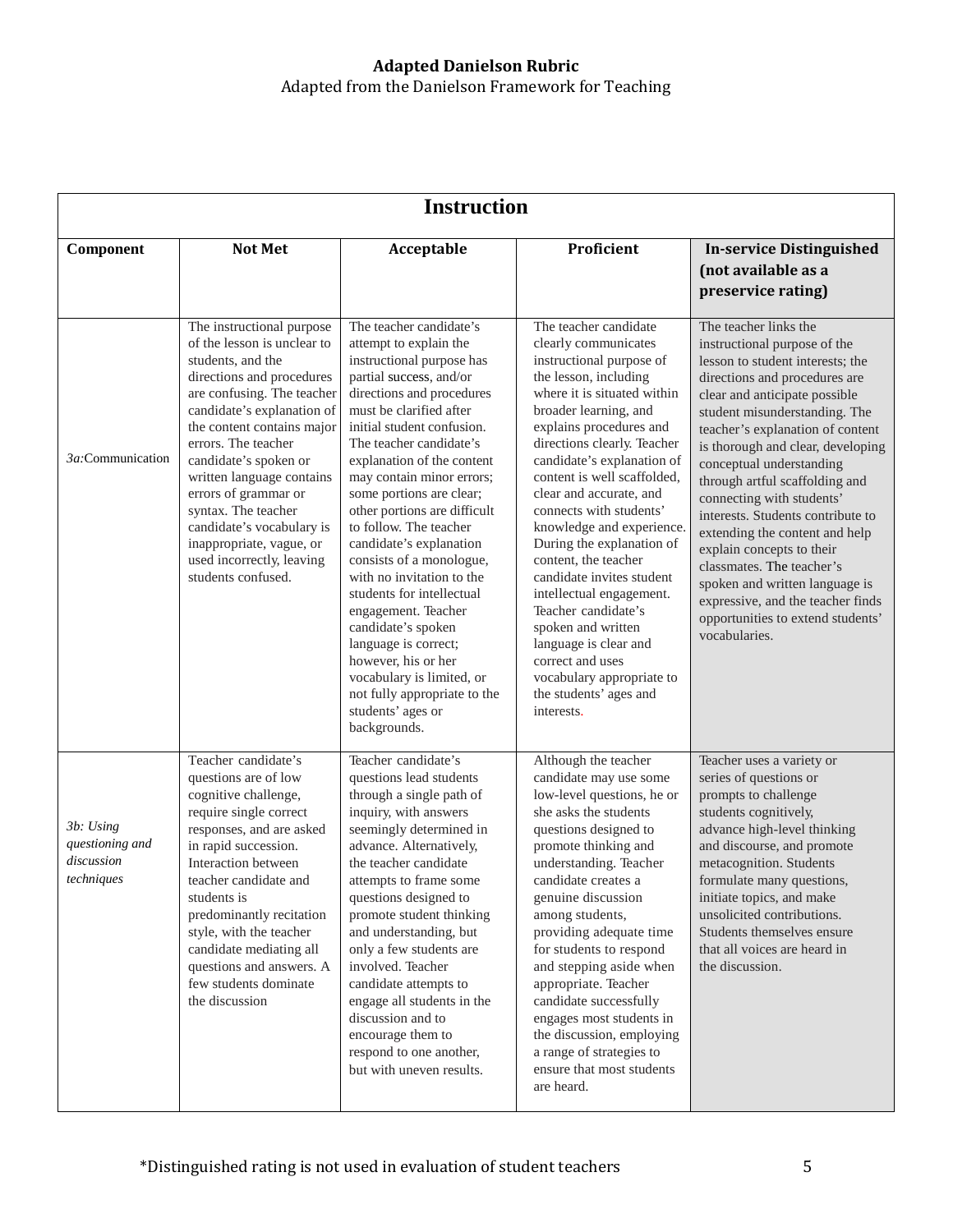| <b>Instruction</b>                      |                                                                                                                                                                                                                                                                                                                       |                                                                                                                                                                                                                                                                                                                      |                                                                                                                                                                                                                                                                                                                                                                                                                                                                                |                                                                                                                                                                                                                                                                                                                                                                                                                                                                                                                                                                                                                                                                                                        |  |
|-----------------------------------------|-----------------------------------------------------------------------------------------------------------------------------------------------------------------------------------------------------------------------------------------------------------------------------------------------------------------------|----------------------------------------------------------------------------------------------------------------------------------------------------------------------------------------------------------------------------------------------------------------------------------------------------------------------|--------------------------------------------------------------------------------------------------------------------------------------------------------------------------------------------------------------------------------------------------------------------------------------------------------------------------------------------------------------------------------------------------------------------------------------------------------------------------------|--------------------------------------------------------------------------------------------------------------------------------------------------------------------------------------------------------------------------------------------------------------------------------------------------------------------------------------------------------------------------------------------------------------------------------------------------------------------------------------------------------------------------------------------------------------------------------------------------------------------------------------------------------------------------------------------------------|--|
| Component                               | <b>Not Met</b>                                                                                                                                                                                                                                                                                                        | Acceptable                                                                                                                                                                                                                                                                                                           | Proficient                                                                                                                                                                                                                                                                                                                                                                                                                                                                     | <b>In-service Distinguished</b><br>(not available as a<br>preservice rating)                                                                                                                                                                                                                                                                                                                                                                                                                                                                                                                                                                                                                           |  |
| 3c: Engaging<br>students in<br>learning | Learning tasks and<br>activities, materials,<br>resources, instructional<br>groups and technology are<br>poorly aligned with the<br>instructional outcomes or<br>require only rote<br>responses. The pace of the<br>lesson is too slow or too<br>rushed. Few students are<br>intellectually engaged or<br>interested. | Learning tasks and<br>activities are partially<br>aligned with the<br>instructional outcomes but<br>require only minimal<br>thinking by students,<br>allowing most to be<br>passive or merely<br>compliant. The pacing of<br>the lesson may not provide<br>students the time needed to<br>be intellectually engaged. | The learning tasks and<br>activities are aligned with<br>the instructional outcomes<br>and designed to challenge<br>student thinking, the result<br>being that most students<br>display active intellectual<br>engagement with important<br>and challenging content and<br>are supported in that<br>engagement by teacher<br>candidate scaffolding. The<br>pacing of the lesson is<br>appropriate, providing most<br>students the time needed to<br>be intellectually engaged. | Virtually all students are<br>intellectually engaged in<br>challenging content<br>through well-designed<br>learning tasks and<br>suitable scaffolding by<br>the teacher and fully<br>aligned with the<br>instructional outcomes. In<br>addition, there is<br>evidence of some student<br>initiation of inquiry and<br>of student contribution to<br>the exploration of<br>important content. The<br>pacing of the lesson<br>provides students the<br>time needed to<br>intellectually engage with<br>and reflect upon their<br>learning and to<br>consolidate their<br>understanding. Students<br>may have some choice in<br>how they complete tasks<br>and may serve as<br>resources for one another. |  |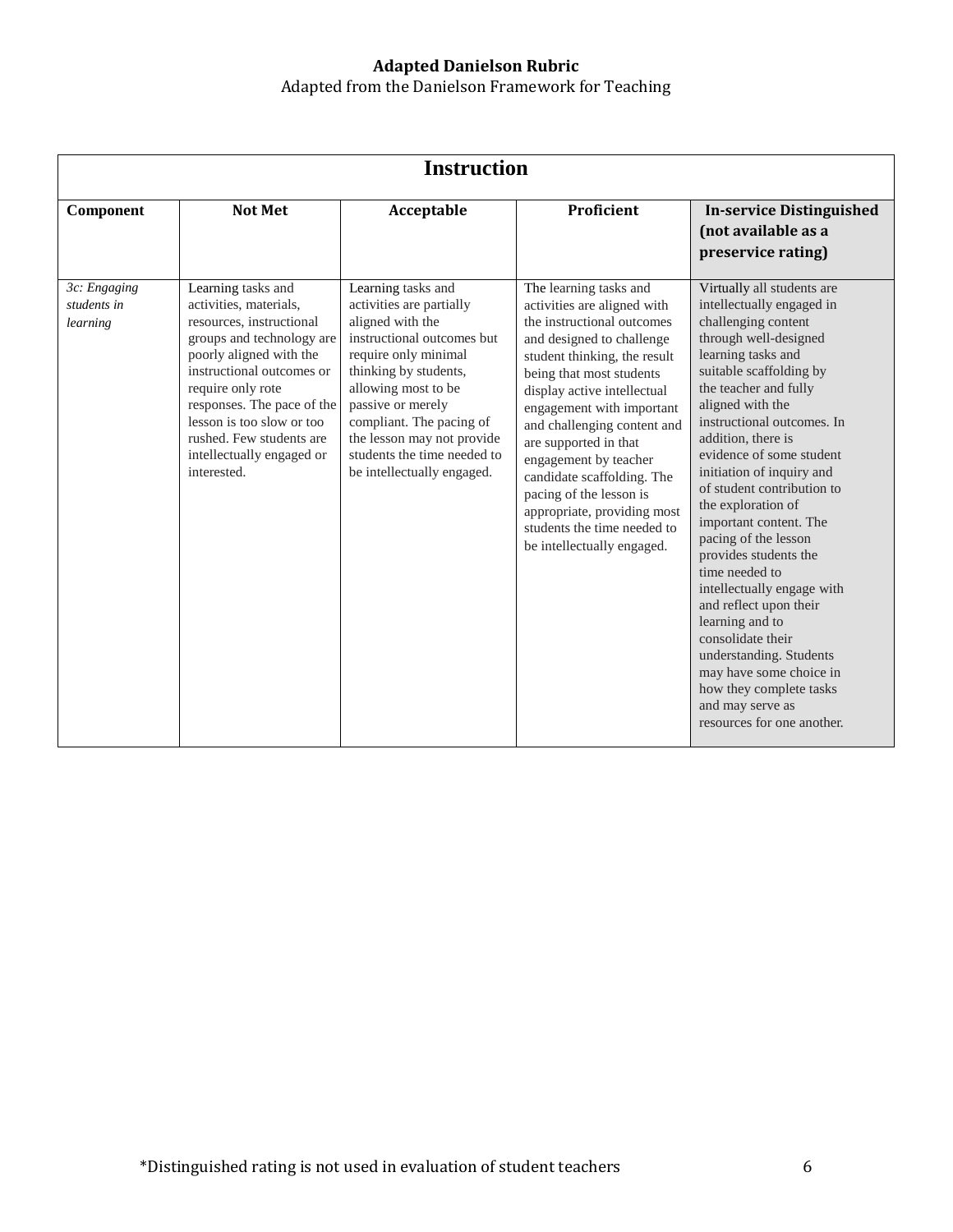| <b>Instruction</b>                                                            |                                                                                                                                                                                                                                        |                                                                                                                                                                                                                                                                                                                                                                                                                                                                                                                            |                                                                                                                                                                                                                                                                                                                                                                                                                                                         |                                                                                                                                                                                                                                                                                                                                                                                                                                                                                                                                                                                                                           |  |
|-------------------------------------------------------------------------------|----------------------------------------------------------------------------------------------------------------------------------------------------------------------------------------------------------------------------------------|----------------------------------------------------------------------------------------------------------------------------------------------------------------------------------------------------------------------------------------------------------------------------------------------------------------------------------------------------------------------------------------------------------------------------------------------------------------------------------------------------------------------------|---------------------------------------------------------------------------------------------------------------------------------------------------------------------------------------------------------------------------------------------------------------------------------------------------------------------------------------------------------------------------------------------------------------------------------------------------------|---------------------------------------------------------------------------------------------------------------------------------------------------------------------------------------------------------------------------------------------------------------------------------------------------------------------------------------------------------------------------------------------------------------------------------------------------------------------------------------------------------------------------------------------------------------------------------------------------------------------------|--|
| Component                                                                     | <b>Not Met</b>                                                                                                                                                                                                                         | Acceptable                                                                                                                                                                                                                                                                                                                                                                                                                                                                                                                 | Proficient                                                                                                                                                                                                                                                                                                                                                                                                                                              | <b>In-service Distinguished</b><br>(not available as a<br>preservice rating)                                                                                                                                                                                                                                                                                                                                                                                                                                                                                                                                              |  |
| 3d: Using<br>Formative<br>Assessment and<br>Feedback in<br><i>Instruction</i> | Feedback is absent or of<br>poor quality. There is<br>little or no assessment or<br>monitoring of student<br>learning; Students do<br>not appear to be aware of<br>the assessment criteria<br>and do not engage in<br>self-assessment. | Feedback to students is<br>general or highlights<br>errors without<br>information for how to<br>improve. Assessment is<br>used sporadically by<br>teacher candidate and/or<br>students to support<br>instruction through some<br>monitoring of progress in<br>learning. Students appear<br>to be only partially aware<br>of the assessment criteria<br>used to evaluate their<br>work, and few assess<br>their own work.<br>Questions, prompts, and<br>assessments are rarely<br>used to diagnose<br>evidence of learning. | Feedback is timely and<br>specific on what students<br>did well and what they<br>need to do to improve.<br>Assessment is used<br>regularly by teacher<br>candidate and/or students<br>during the lesson through<br>monitoring of learning<br>progress. Students appear<br>to be aware of the<br>assessment criteria; some<br>of them engage in self-<br>assessment. Questions,<br>prompts, assessments are<br>used to diagnose evidence<br>of learning. | A variety of feedback, from<br>both their teacher and their<br>peers, is accurate, timely,<br>specific, and helps students<br>know what they did well and<br>what they need to do to<br>improve. Assessment is<br>fully integrated into<br>instruction through<br>extensive use of formative<br>assessment. Students appear<br>to be aware of, and there is<br>some evidence that they<br>have contributed to, the<br>assessment criteria. Students<br>self-assess and monitor their<br>progress. Questions,<br>prompts, assessments are<br>used regularly to diagnose<br>evidence of learning by<br>individual students. |  |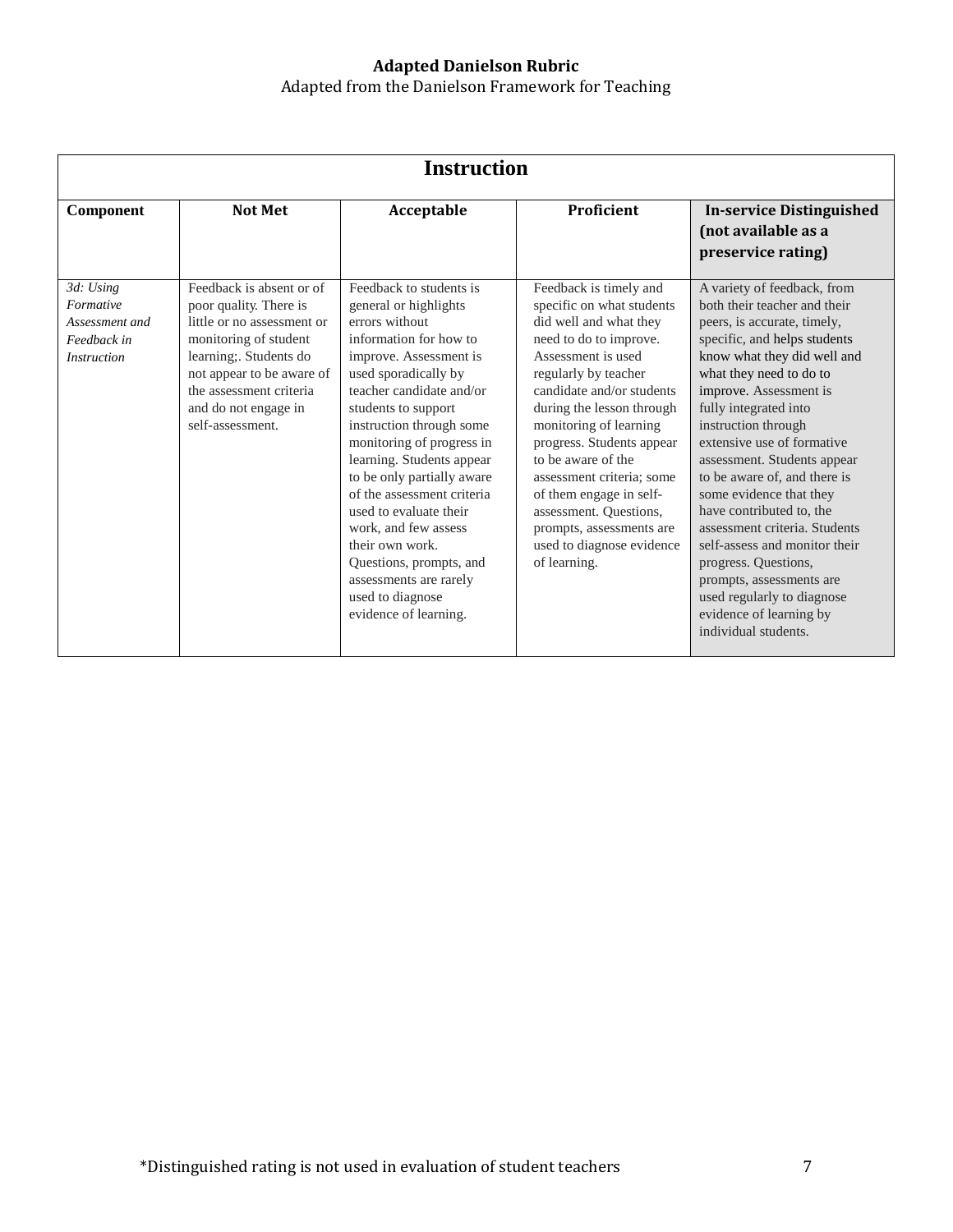| <b>Instruction</b>                                     |                                                                                                                                                                                                                                                                                                                       |                                                                                                                              |                                                                                                                                                                                                                                                                                                                            |                                                                                                                                                                                                                                                                                                                                                                                                                                                                                                                                                                                                                                                                                                                                                                                                                                                                                                                                                                                                                                                           |  |
|--------------------------------------------------------|-----------------------------------------------------------------------------------------------------------------------------------------------------------------------------------------------------------------------------------------------------------------------------------------------------------------------|------------------------------------------------------------------------------------------------------------------------------|----------------------------------------------------------------------------------------------------------------------------------------------------------------------------------------------------------------------------------------------------------------------------------------------------------------------------|-----------------------------------------------------------------------------------------------------------------------------------------------------------------------------------------------------------------------------------------------------------------------------------------------------------------------------------------------------------------------------------------------------------------------------------------------------------------------------------------------------------------------------------------------------------------------------------------------------------------------------------------------------------------------------------------------------------------------------------------------------------------------------------------------------------------------------------------------------------------------------------------------------------------------------------------------------------------------------------------------------------------------------------------------------------|--|
| Component                                              | <b>Not Met</b>                                                                                                                                                                                                                                                                                                        | Acceptable                                                                                                                   | Proficient                                                                                                                                                                                                                                                                                                                 | <b>In-service Distinguished</b><br>(not available as a<br>preservice rating)                                                                                                                                                                                                                                                                                                                                                                                                                                                                                                                                                                                                                                                                                                                                                                                                                                                                                                                                                                              |  |
| 3e: Demonstrating<br>flexibility and<br>responsiveness | The teacher candidate<br>adheres to the instruction<br>plan in spite of evidence<br>of poor student<br>understanding or lack of<br>interest. Teacher<br>candidate ignores student<br>questions; when students<br>experience difficulty, the<br>teacher candidate blames<br>the students or their<br>home environment. | The teacher candidate<br>demonstrates some<br>flexibility in<br>accommodating student<br>questions, needs, and<br>interests. | The teacher candidate<br>demonstrates flexibility in<br>differentiation to meet the<br>needs and interests of<br>students including<br>students with IEPs.<br>English-language learners,<br>and other individual<br>students, accommodating<br>student questions, needs,<br>and interests with a variety<br>of strategies. | Teacher seizes an<br>opportunity to enhance<br>learning, building on a<br>spontaneous event or student<br>interests, or successfully<br>adjusts and differentiates<br>instruction to address<br>individual student<br>misunderstandings. Teacher<br>persists in seeking effective<br>approaches for students who<br>need help, using an<br>extensive repertoire of<br>instructional strategies and<br>soliciting additional<br>resources from the school or<br>community. In addition to<br>the characteristics of<br>"proficient": The teacher's<br>adjustments to the lesson are<br>designed to assist individual<br>students. Teacher seizes on a<br>teachable moment to<br>enhance a lesson. The<br>teacher conveys to students<br>that s/he won't consider a<br>lesson "finished" until every<br>student understands and that<br>s/he has a broad range of<br>approaches to use. In<br>reflecting on practice, the<br>teacher can cite others in the<br>school and beyond whom<br>s/he has contacted for<br>assistance in reaching some<br>students. |  |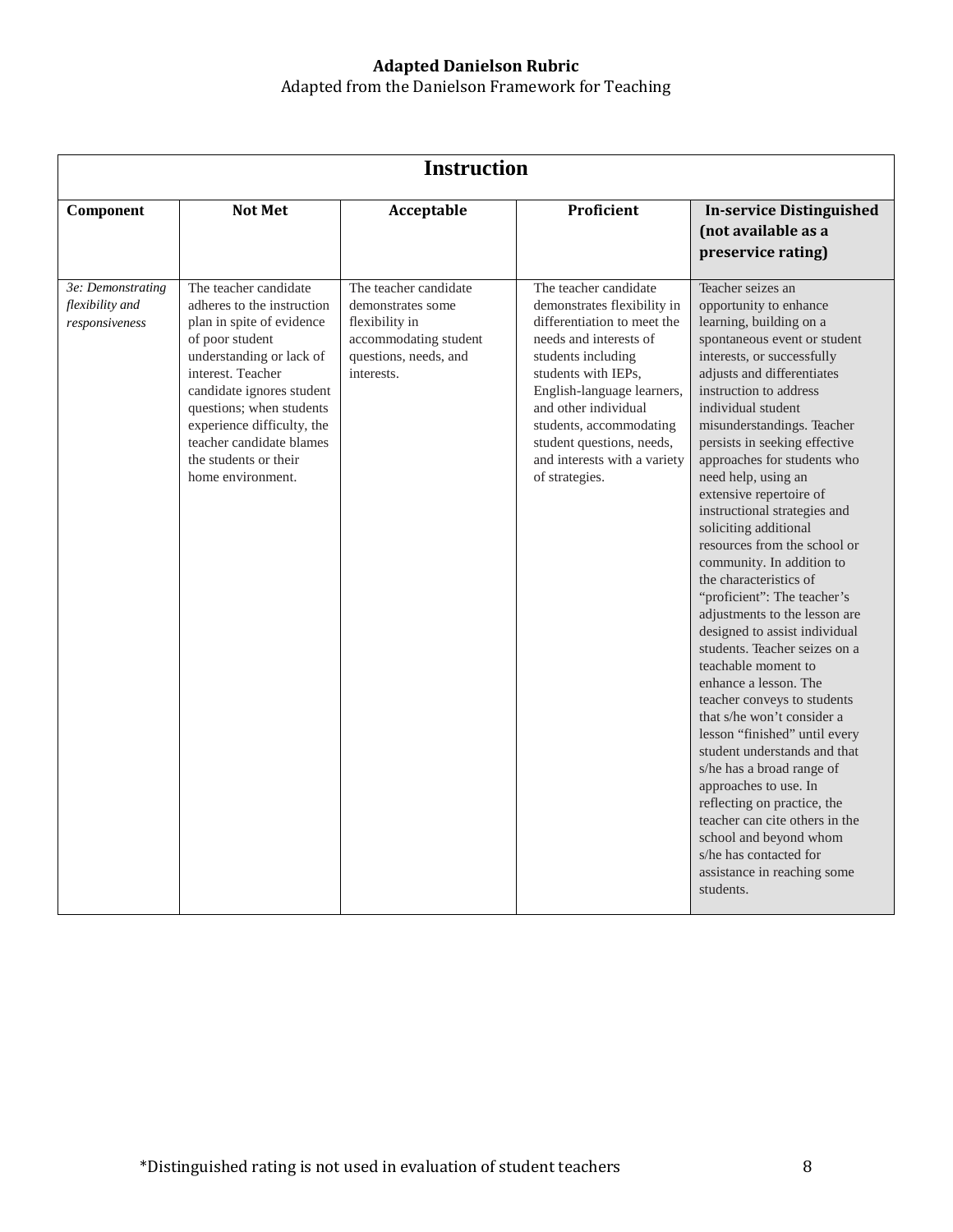| Professionalism                                      |                                                                                                                                                                                                                                                                                                                                                                                            |                                                                                                                                                                                                                                                                                                                                                                                      |                                                                                                                                                                                                                                                                                                                                                                                                                                                                                                                                |                                                                                                                                                                                                                                                                                                                                                                                                                                                     |
|------------------------------------------------------|--------------------------------------------------------------------------------------------------------------------------------------------------------------------------------------------------------------------------------------------------------------------------------------------------------------------------------------------------------------------------------------------|--------------------------------------------------------------------------------------------------------------------------------------------------------------------------------------------------------------------------------------------------------------------------------------------------------------------------------------------------------------------------------------|--------------------------------------------------------------------------------------------------------------------------------------------------------------------------------------------------------------------------------------------------------------------------------------------------------------------------------------------------------------------------------------------------------------------------------------------------------------------------------------------------------------------------------|-----------------------------------------------------------------------------------------------------------------------------------------------------------------------------------------------------------------------------------------------------------------------------------------------------------------------------------------------------------------------------------------------------------------------------------------------------|
| Component                                            | <b>Not Met</b>                                                                                                                                                                                                                                                                                                                                                                             | Acceptable                                                                                                                                                                                                                                                                                                                                                                           | Proficient                                                                                                                                                                                                                                                                                                                                                                                                                                                                                                                     | <b>In-service Distinguished</b><br>(not available as a<br>preservice rating)                                                                                                                                                                                                                                                                                                                                                                        |
| 4a:Reflecting on<br>Teaching and<br>student learning | The teacher candidate does<br>not know whether a lesson<br>was effective or achieved<br>its instructional outcomes,<br>or the teacher candidate<br>profoundly misjudges the<br>success of a lesson. The<br>teacher candidate has no<br>suggestions for how a<br>lesson could be improved.                                                                                                  | The teacher candidate has a<br>generally accurate impression<br>of a lesson's effectiveness<br>and the extent to which<br>instructional outcomes were<br>met. The teacher candidate<br>discusses teaching<br>approaches, but not student<br>learning outcomes with<br>mentor teacher. The teacher<br>candidate makes general<br>suggestions about how a<br>lesson could be improved. | The teacher candidate makes<br>an appropriate assessment of<br>a lesson's effectiveness and<br>the extent to which it<br>achieved its instructional<br>outcomes and can cite<br>general references to support<br>the judgment. The candidate<br>regularly discusses teaching<br>approaches and student<br>learning outcomes with<br>mentor teacher. The teacher<br>candidate reflects on ways to<br>build on successes and makes<br>a few specific suggestions of<br>what could be tried another<br>time the lesson is taught. | The teacher makes a thoughtful<br>and accurate assessment of a<br>lesson's effectiveness and the<br>extent to which it achieved its<br>instructional outcomes, citing<br>many specific examples from the<br>lesson and weighing the relative<br>strengths of each. Drawing on an<br>extensive repertoire of skills, the<br>teacher offers specific alternative<br>actions, complete with the<br>probable success of different<br>courses of action. |
| 4b:Ccommunication<br>with Families                   | Even with supervision, the<br>teacher candidate has<br>demonstrated ineffective<br>or inappropriate skills for<br>communication and<br>involvement with families.                                                                                                                                                                                                                          | The teacher candidate accepts<br>opportunities to learn<br>effective communication with<br>families from the mentor and<br>provides limited support.                                                                                                                                                                                                                                 | The teacher candidate takes<br>initiative in seeking<br>opportunities to learn<br>effective communication<br>with families from the<br>mentor and provides<br>effective support.                                                                                                                                                                                                                                                                                                                                               | The teacher communicates<br>frequently with families in a<br>culturally sensitive manner, with<br>students contributing to the<br>communication. The teacher<br>responds to family concerns with<br>professional and cultural<br>sensitivity. The teacher's efforts to<br>engage families in the instructional<br>program are frequent and<br>successful.                                                                                           |
| 4c: Participating in<br>a Professional<br>Community  | The teacher candidate's<br>relationships with<br>colleagues are negative or<br>self-serving. The teacher<br>candidate avoids<br>participation in a<br>professional culture of<br>inquiry, resisting<br>opportunities to become<br>involved. The teacher<br>candidate avoids becoming<br>involved in school events<br>or school and district<br>projects recommended by<br>mentor teachers. | The teacher candidate's<br>professional relationships are<br>cordial and fulfill<br>school/district duties<br>recommended by the mentor<br>teachers; including<br>involvement in a culture of<br>inquiry, school events and/or<br>school/district projects when<br>asked.                                                                                                            | The teacher candidate's<br>professional relationships are<br>characterized by mutual<br>support and cooperation;<br>taking initiative in a culture<br>of professional inquiry,<br>school events and<br>school/district projects.                                                                                                                                                                                                                                                                                               | Professional relationships are<br>characterized by mutual support,<br>cooperation and initiative in<br>assuming leadership in promoting<br>a culture of inquiry and making<br>substantial contributions to<br>school/district projects.                                                                                                                                                                                                             |
| 4d: Showing<br>Professionalism                       | The teacher candidate<br>interactions are<br>characterized by<br>questionable                                                                                                                                                                                                                                                                                                              | The teacher candidate<br>interaction are characterized<br>by honest, genuine but<br>inconsistent professionalism                                                                                                                                                                                                                                                                     | The teacher candidate<br>displays high standards of<br>honesty, integrity, and<br>confidentiality in interactions                                                                                                                                                                                                                                                                                                                                                                                                              | The teacher can be counted on to<br>hold the highest standards of<br>honesty, integrity, and<br>confidentiality and takes a                                                                                                                                                                                                                                                                                                                         |